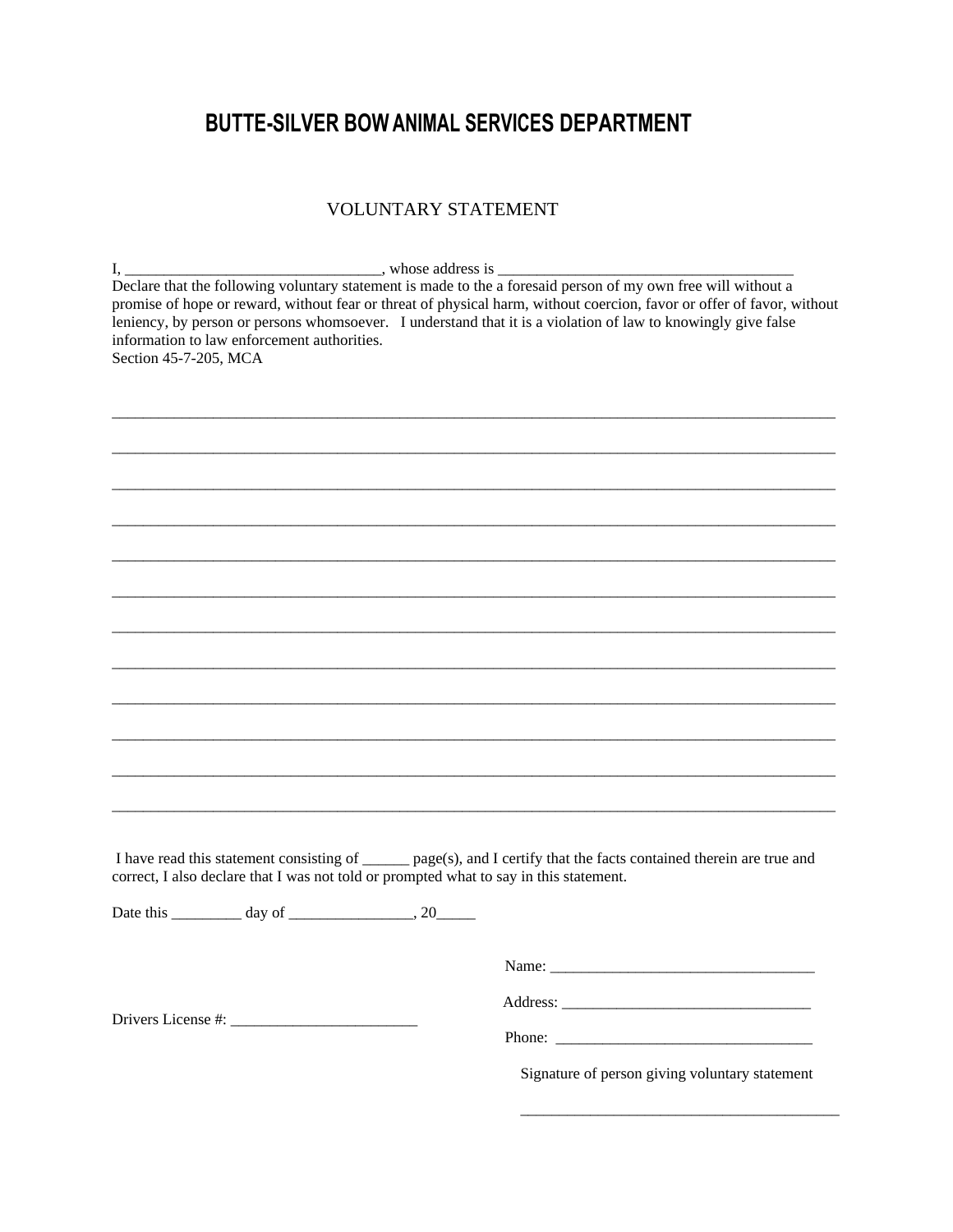|  |  | __________ |
|--|--|------------|
|  |  |            |

Signature of person giving voluntary statement

Phone 406-497-6525 Fax 406-723-0264 699 Centennial Avenue Butte, Montana 59701